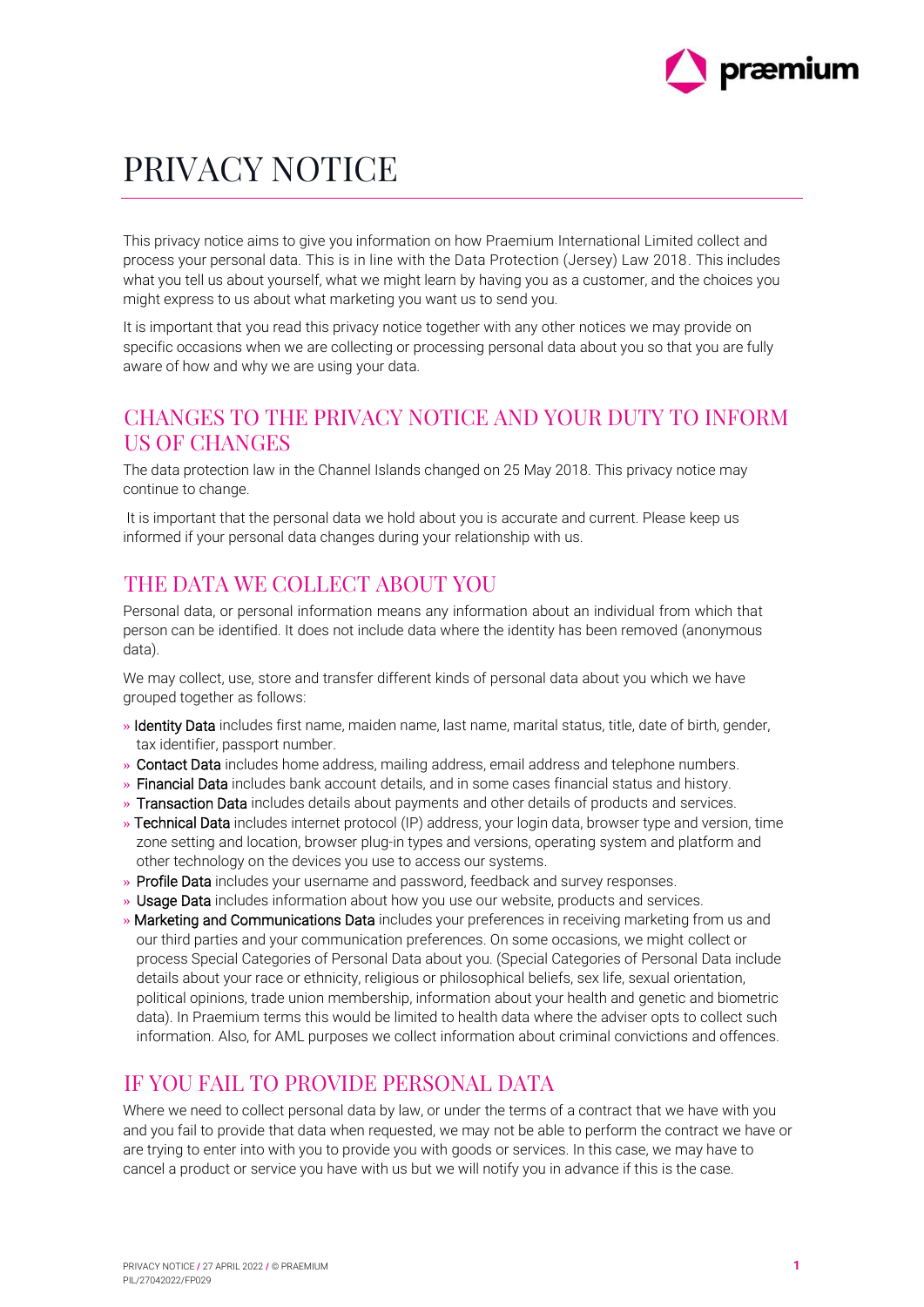# HOW IS YOUR PERSONAL DATA COLLECTED?

We use different methods to collect data from and about you or your business including through:

» Financial Advisers. May give us your Identity, Contact and Financial Data by filling in forms or by corresponding with us by post, phone, email or otherwise. This includes personal data they provide when you:

» apply for or use our products or services;

- » Direct interactions. You may give us your Identity, Contact and Financial Data by filling in forms or by corresponding with us by post, phone, email or otherwise. This includes personal data you provide when you:
	- » apply for our products or services;
	- » request marketing to be sent to you;
	- » when you request that we update your data;
	- » take part in a promotion or survey; or
	- » give us some feedback.

#### » Other companies within the Praemium Group

- » Automated technologies or interactions. As you interact with our systems, we may automatically collect Technical Data about your equipment, browsing actions and patterns. We collect this personal data by using cookies, server logs and other similar technologies. We may also receive Technical Data about you if you visit other websites employing our cookies. Please see our cookie policy for further details.
- » Other third parties or publicly available sources. We may receive personal data about you from various third parties and public sources as set out below:
	- » Technical Data from the following parties:
		- a. data providers such as product providers
	- b. search information providers based inside OR outside the EU.
	- » Contact, Financial and Transaction Data from providers of technical, payment and delivery services such as bank account and address verification engines.
	- » Identity and Contact Data from data brokers or aggregators such as credit reference agencies.
	- » Identity and Contact Data from publicly availably sources, such as Companies House.

# HOW WE USE YOUR PERSONAL DATA

We will only use your personal data when the law allows us to. Most commonly, we will use your personal data in the following circumstances:

- » Where we need to perform the contract that we are about to enter into or have entered into with you.
- » Where it is necessary for our legitimate interests (or those of a third party) and your interests and fundamental rights do not override those interests.
- » Where we need to comply with a legal or regulatory obligation. [Click here](https://jerseyoic.org/resource-room/principles/?audience=everything) to find out more about the types of lawful basis that we will rely on to process your personal data.

Generally, we do not rely on consent as a legal basis for processing your personal data other than in relation to sending third party direct marketing communications to you via email or text message. You have the right to withdraw consent to marketing at any time by [Contacting](mailto:DataProtectionManager@Praemium.com) us.

Please note that we may process your personal data without your knowledge or consent, in compliance with the above rules, where this is required or permitted by law.

## PURPOSES FOR WHICH WE WILL USE YOUR PERSONAL DATA

We have set out below, in a table format, a description of all the ways we plan to use your personal data, and which of the legal bases we rely on to do so. We have also identified what our legitimate interests are where appropriate.

Note that we may process your personal data for more than one lawful basis depending on the specific purpose for which we are using your data. Please Contact us if you need details about the specific legal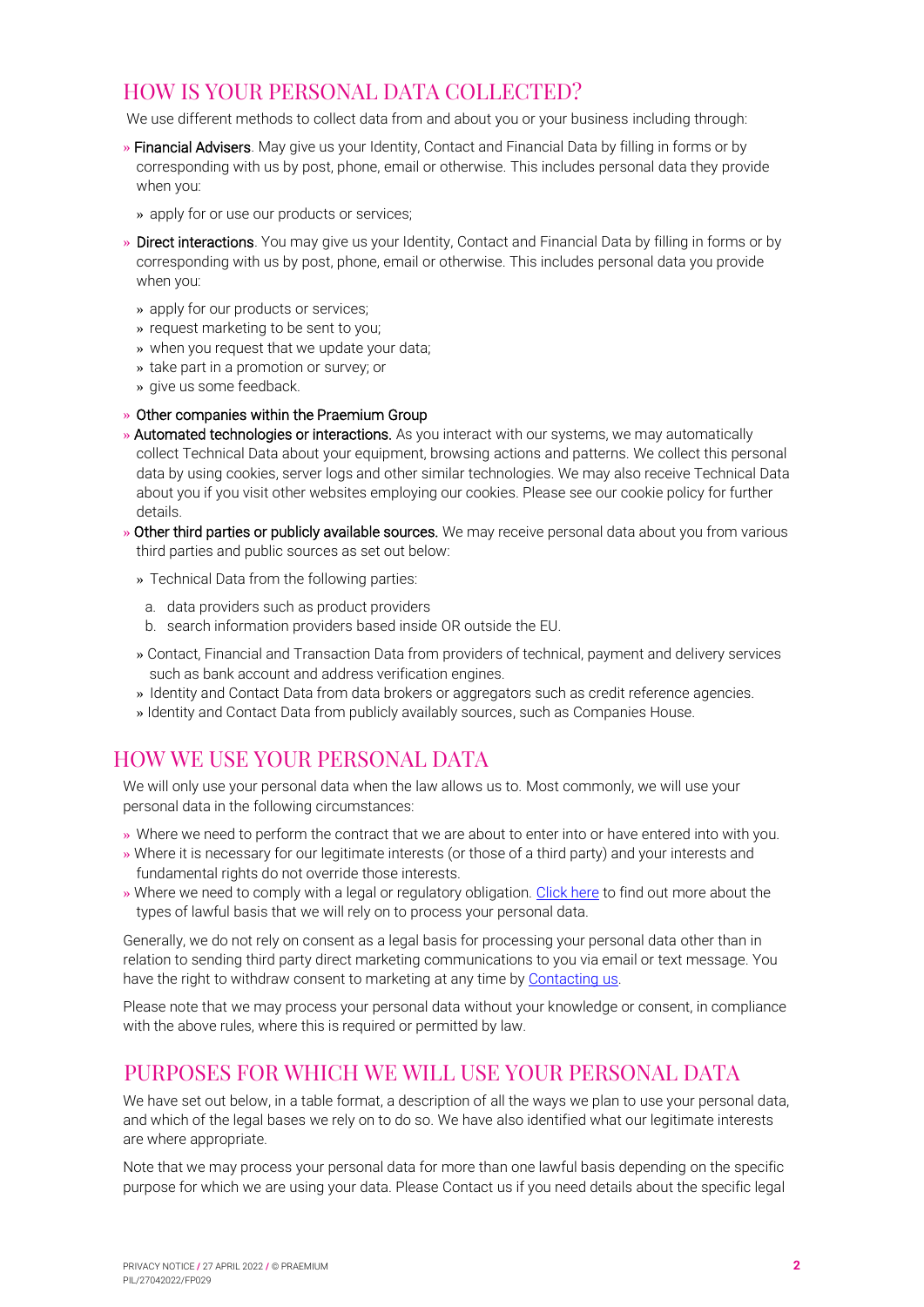basis we are relying on to process your personal data where more than one basis has been set out in the table below.

| <b>Purpose/Activity</b>                                                                                                                                                              | Type of data                                                                       | Lawful basis for processing,<br>including basis of legitimate<br>interest                                                                                                                                                        |
|--------------------------------------------------------------------------------------------------------------------------------------------------------------------------------------|------------------------------------------------------------------------------------|----------------------------------------------------------------------------------------------------------------------------------------------------------------------------------------------------------------------------------|
| To register you as a new or<br>prospective customer                                                                                                                                  | Identity<br>Contact<br>Financial                                                   | Performance of a contract with<br>VOU.<br>Necessary to comply with a legal<br>obligation.<br>Necessary for our legitimate<br>interests (being efficient about how<br>we fulfil our legal and contractual<br>duties)              |
| To deliver our service,<br>including:<br>to make or manage<br>payments;<br>to manage fees, charges<br>and interest;<br>to collect and recover<br>money that is owed to us            | Identity<br>Contact<br>Financial<br>Transaction<br>Marketing and<br>Communications | Performance of a contract with<br>you<br>Necessary to comply with a<br>legal obligation<br>Necessary for our legitimate<br>interests (being efficient about how<br>we fulfil our legal and contractual<br>duties)                |
| To manage our relationship<br>with you, which will include:<br>Notifying you about<br>changes to our terms or<br>privacy notice;<br>Asking you to leave a<br>review or take a survey | Identity<br>Contact<br>Profile<br>Marketing and<br>Communications<br>Usage         | Performance of a contract with<br>you<br>Necessary to comply with a<br>legal obligation<br>Necessary for our legitimate<br>interests (to keep our records<br>updated and to study how<br>customers use our<br>products/services) |
| To develop and carry out<br>marketing activities                                                                                                                                     | Identity<br>Contact<br>Profile<br>Marketing and<br>Communications                  | Necessary for our legitimate<br>interests                                                                                                                                                                                        |
| To detect, investigate, report<br>and seek to prevent financial<br>crime                                                                                                             | Identity<br>Contact<br>Financial<br>Transaction                                    | Necessary to comply with a legal<br>obligation                                                                                                                                                                                   |
| To manage risk for us and our<br>customers                                                                                                                                           | Identity<br>Contact<br>Financial<br>Transaction                                    | Necessary to comply with a legal<br>obligation;<br>Necessary for our legitimate<br>interests                                                                                                                                     |
| To obey laws and regulations<br>that apply to us                                                                                                                                     | Identity<br>Contact<br>Financial<br>Transaction                                    | Necessary to comply with a legal<br>obligation                                                                                                                                                                                   |
| To respond to complaints and<br>seek to resolve them                                                                                                                                 | Identity<br>Contact<br>Financial<br>Transaction                                    | Performance of a contract with you;<br>Necessary to comply with a legal<br>obligation                                                                                                                                            |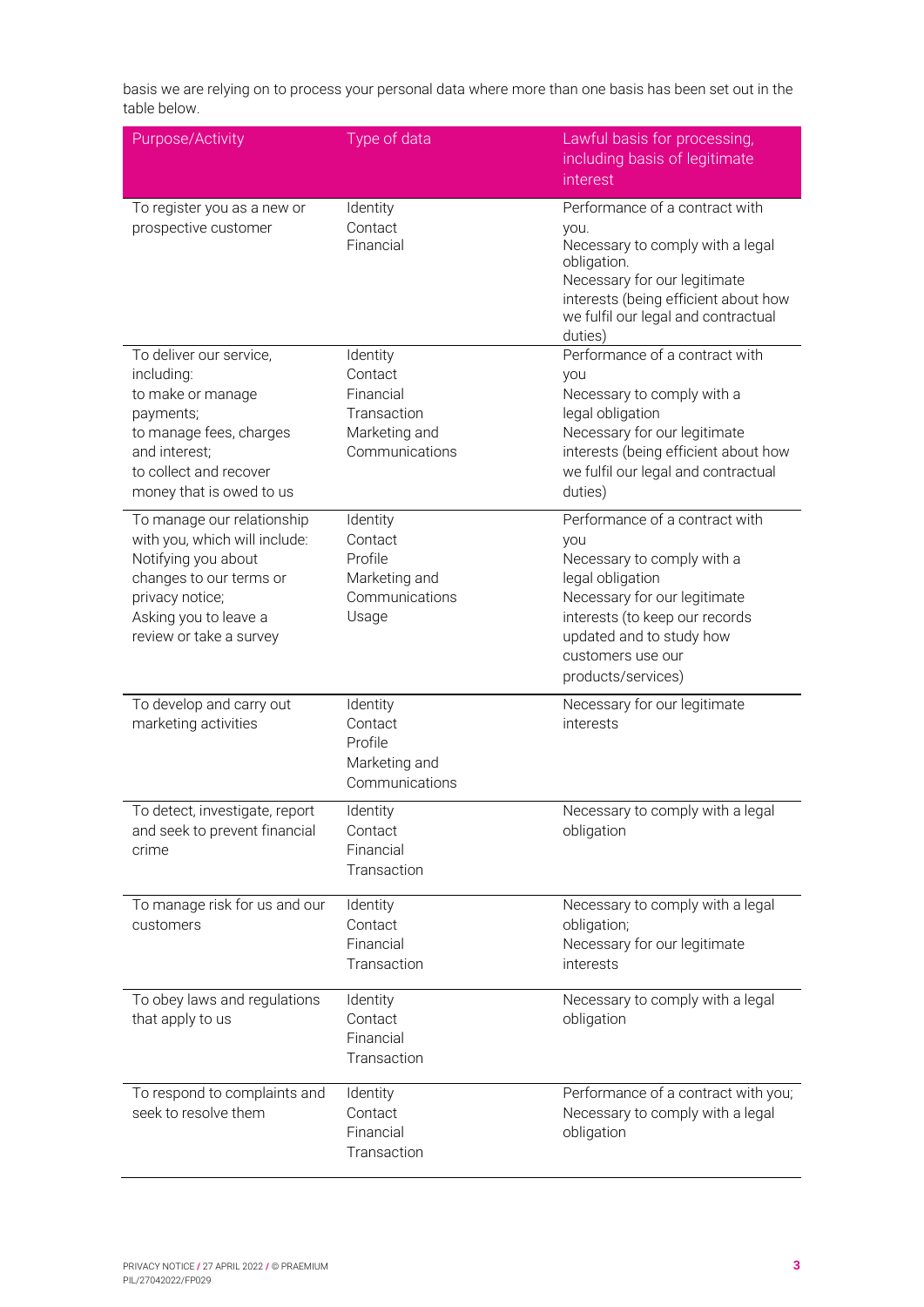| <b>Purpose/Activity</b>                                                                                                                                                                | Type of data                                                                            | Lawful basis for processing,<br>including basis of legitimate<br>interest                                                                                                                                                                                                                               |
|----------------------------------------------------------------------------------------------------------------------------------------------------------------------------------------|-----------------------------------------------------------------------------------------|---------------------------------------------------------------------------------------------------------------------------------------------------------------------------------------------------------------------------------------------------------------------------------------------------------|
| To enable you to partake in a<br>survey                                                                                                                                                | Identity<br>Contact<br>Profile<br>Usage<br>Marketing and<br>Communications              | Performance of a contract with you<br>Necessary for our legitimate<br>interests (to study how customers<br>use our products/services, to<br>develop them and grow our<br>business)                                                                                                                      |
| To administer and protect our<br>business and this website<br>(including troubleshooting,<br>data analysis, testing, system<br>maintenance, support,<br>reporting and hosting of data) | Identity<br>Contact<br>Technical                                                        | Necessary for our legitimate<br>interests (for running our business,<br>provision of administration and IT<br>services, network security, to<br>prevent fraud and in the context of<br>a business reorganisation or group<br>restructuring exercise);<br>Necessary to comply with a legal<br>obligation |
| To deliver relevant website<br>content and measure or<br>understand the effectiveness<br>of the content we serve to you                                                                | Identity<br>Contact<br>Profile<br>Usage<br>Marketing and<br>Communications<br>Technical | Necessary for our legitimate<br>interests (to study how customers<br>use our products/services, to<br>develop them, to grow our<br>business and to inform our<br>marketing strategy)                                                                                                                    |
| To use data analytics to<br>improve our website,<br>products/services, marketing,<br>customer relationships and<br>experiences                                                         | Technical<br>Usage                                                                      | Necessary for our legitimate<br>interests (to define types of<br>customers for our products and<br>services, to keep our website<br>updated and relevant, to develop<br>our business and to inform our<br>marketing strategy)                                                                           |

# MARKETING

If you are our client, we strive to provide you with choices regarding certain personal data uses, particularly around marketing and advertising.

We may use your Identity, Contact, Technical, Usage and Profile Data to form a view on what we think you may want or need, or what may be of interest to you. This is how we decide which products, services and offers may be relevant for you (we call this marketing).

You will receive marketing communications from us if you have requested information from us or purchased goods or services from us or if you provided us with your details when you entered a competition or registered for a promotion and, in each case, you have not opted out of receiving that marketing.

# THIRD-PARTY MARKETING

We will obtain or ensure that you have provided your express opt-in consent before we share your personal data with any company outside the Praemium Group for marketing purposes.

# OPTING OUT

You can ask us or third parties to stop sending you marketing messages at any time by [Contacting](mailto:DataProtectionManager@Praemium.com) us at any time.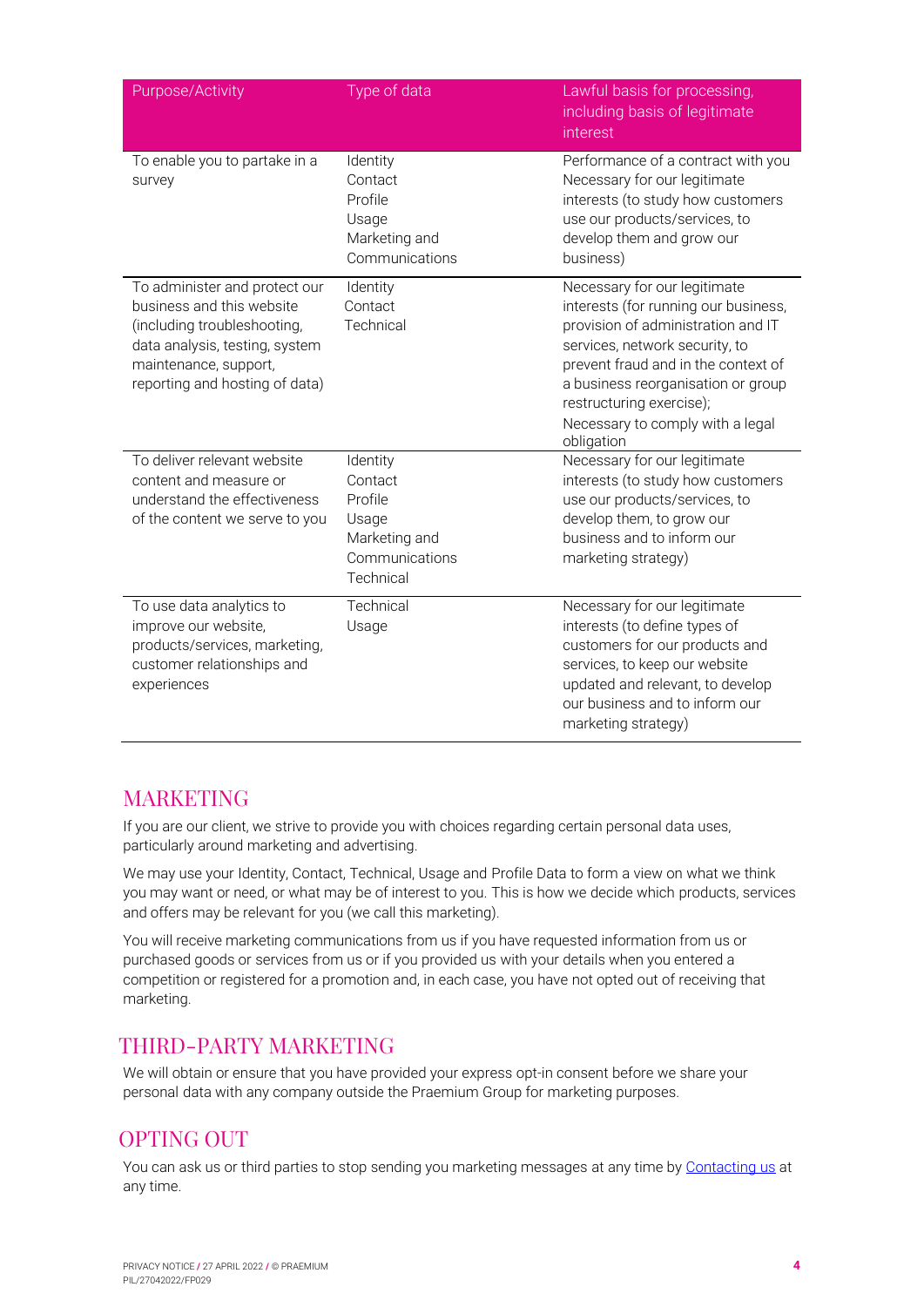## **COOKIES**

You can set your browser to refuse all or some browser cookies, or to alert you when websites set or access cookies. If you disable or refuse cookies, please note that some parts of our web products may become inaccessible or not function properly. For more information about the cookies we use, please see our cookie policy available via our website.

# CHANGE OF PURPOSE

We will only use your personal data for the purposes for which we collected it, unless we reasonably consider that we need to use it for another reason and that reason is compatible with the original purpose.

If we need to use your personal data for an unrelated purpose, we will notify you and we will explain the legal basis which allows us to do so.

## DISCLOSURES OF YOUR PERSONAL DATA

We may have to share your personal data with the parties set out below for the purposes set out in the table above.

- » Internal Third Parties as set out in the Glossary.
- » External Third Parties as set out in the Glossary.
- » Third parties to whom we may choose to sell, transfer, or merge parts of our business or our assets. Alternatively, we may seek to acquire other businesses or merge with them. If a change happens to our business, then the new owners may use your personal data in the same way as set out in this privacy notice.

We require all third parties to respect the security of your personal data and to treat it in accordance with the law. Where we are the Controller of your personal data, we do not allow our third-party service providers to use your personal data for their own purposes and only permit them to process your personal data for specified purposes and in accordance with our instructions.

# INTERNATIONAL TRANSFERS

We share your personal data within the Praemium Group. This may involve transferring your data outside Jersey.

Some of our external third parties are based, or store data outside of Jersey so their processing of your personal data may involve a transfer of data outside this jurisdiction.

Whenever we transfer your personal data out of Jersey to third countries where no adequacy decision is in place regarding data protection, we will ensure we follow the provisions set out by the JOIC, for example by using approved standard contractual clauses in our agreements. Pleas[e Contact](mailto:DataProtectionManager@Praemium.com) us if you would like further information.

# DATA SECURITY

We have put in place appropriate security measures to prevent your personal data from being accidentally lost, used or accessed in an unauthorised way, altered or disclosed. In addition, we limit access to your personal data to those employees, agents, contractors and other third parties who have a business need to know. They will only process your personal data on our instructions and they are subject to a duty of confidentiality.

We have put in place procedures to deal with any suspected personal data breach and will notify you and any applicable regulator of a breach where we are legally required to do so.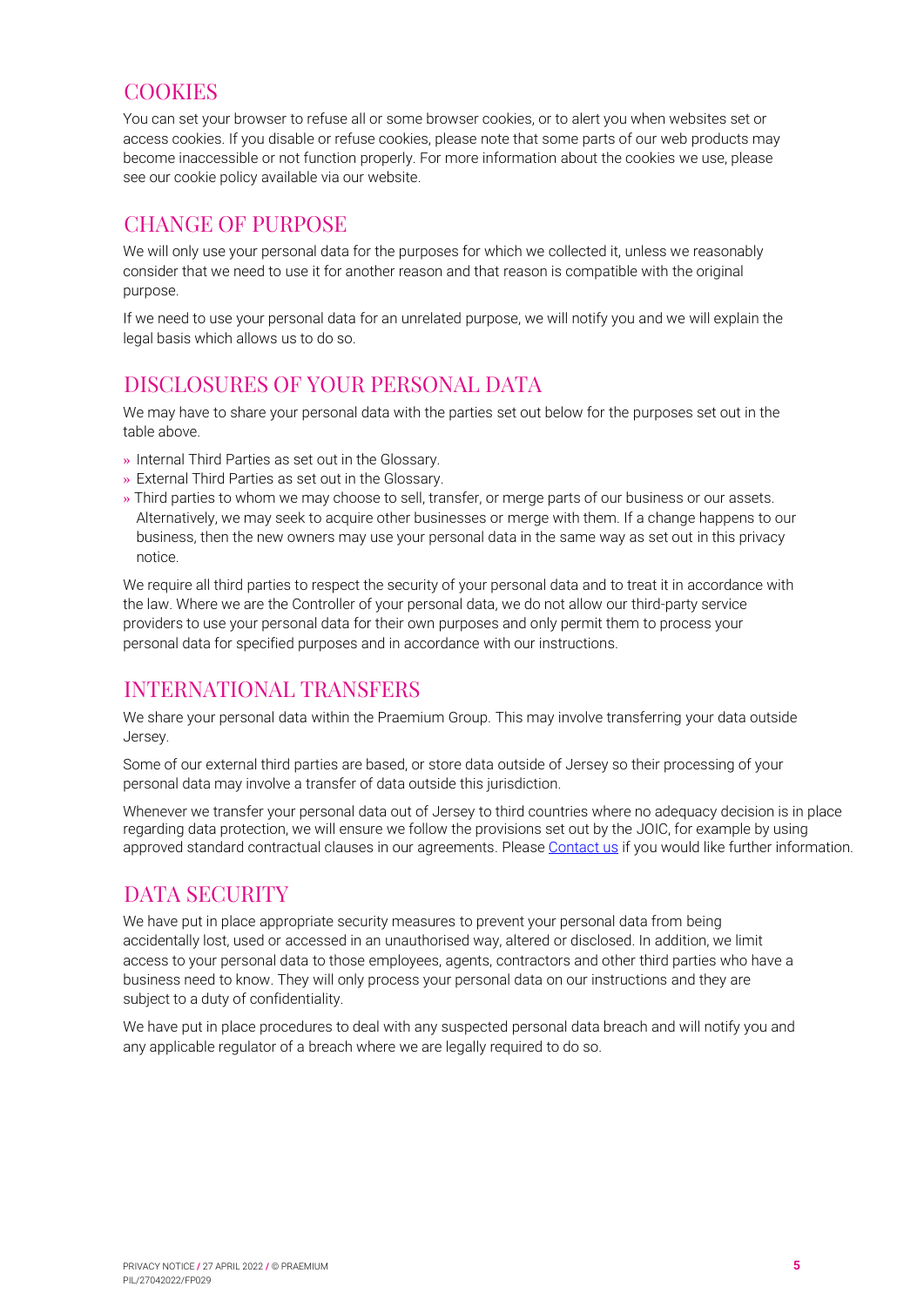## DATA RETENTION

We will keep your personal information for as long as you are a customer of ours.

After you stop being a customer, we may keep your data indefinitely for one of these reasons:

- » To respond to any questions or complaints.
- » To show that we treated you fairly.
- » To maintain records according to rules that apply to us.
- » If we cannot delete it for legal, regulatory or technical reasons.
- » For research or statistical purposes.

If we do, we will make sure that your privacy is protected and only use it for those purposes.

In some circumstances you can ask us to delete your data: see Request erasure below for further information.

In some circumstances we will anonymise your personal data (so that it can no longer be associated with you) for research or statistical purposes, in which case we may use this information indefinitely without further notice to you.

# YOUR LEGAL RIGHTS

Under certain circumstances, you have rights under data protection laws in relation to your personal data. Please see the glossary below to find out more about these rights:

- » Request access to your personal data.
- » Request correction of your personal data.
- » Request erasure of your personal data.
- » Object to processing of your personal data.
- » Request restriction of processing your personal data.
- » Request transfer of your personal data.
- » Right to withdraw consent.

If you wish to exercise any of the rights set out above, please [Contact](mailto:DataProtectionManager@Praemium.com) us.

## NO FEE USUALLY REQUIRED

You will not have to pay a fee to access your personal data (or to exercise any of the other rights). However, we may charge a reasonable fee if your request is clearly unfounded, repetitive or excessive. Alternatively, we may refuse to comply with your request in these circumstances.

## WHAT WE MAY NEED FROM YOU

We may need to request specific information from you to help us confirm your identity and ensure your right to access your personal data (or to exercise any of your other rights). This is a security measure to ensure that personal data is not disclosed to any person who has no right to receive it. We may also contact you to ask you for further information in relation to your request to speed up our response.

## TIME LIMIT TO RESPOND

We try to respond to all legitimate requests within one month. Occasionally it may take us longer than a month if your request is particularly complex or you have made a number of requests. In this case, we will notify you and keep you updated.

# GLOSSARY

#### LAWFUL BASIS

Legitimate Interest means the interest of our business in conducting and managing our business to enable us to give you the best service/product and the best and most secure experience. We make sure we consider and balance any potential impact on you (both positive and negative) and your rights before we process your personal data for our legitimate interests. We do not use your personal data for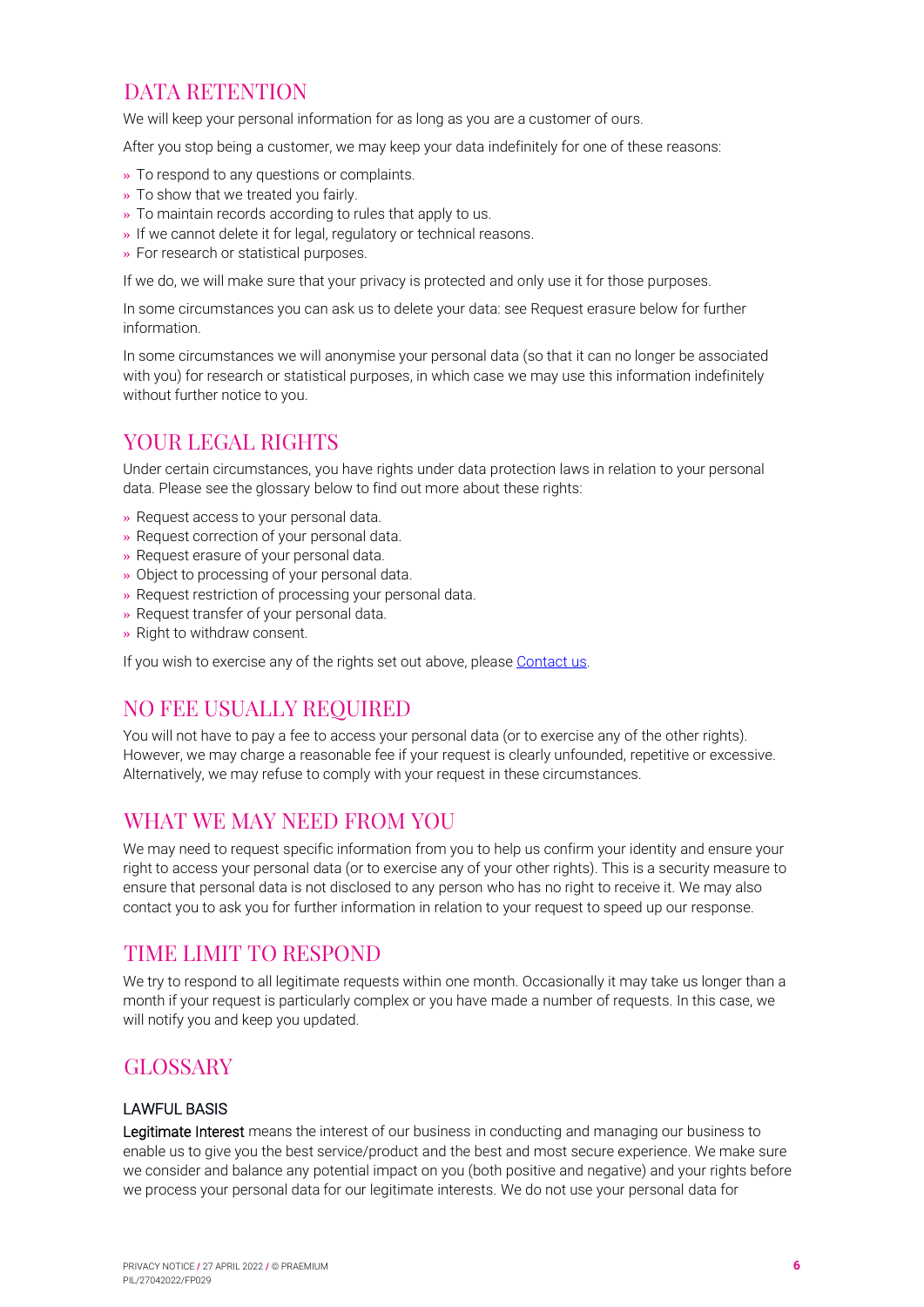activities where our interests are overridden by the impact on you (unless we have your consent or are otherwise required or permitted to by law). You can obtain further information about how we assess our legitimate interests against any potential impact on you in respect of specific activities by [Contacting](mailto:DataProtectionManager@Praemium.com) us.

Performance of Contract means processing your data where it is necessary for the performance of a contract to which you are a party or to take steps at your request before entering into such a contract.

Comply with a legal or regulatory obligation means processing your personal data where it is necessary for compliance with a legal or regulatory obligation that we are subject to.

Consent means any freely given, specific, informed, and unambiguous indication of your wishes by a statement or by a clear affirmative action, which signifies agreement to the processing of the personal data relating to you.

## THIRD PARTIES

Internal third parties - Other companies in the Praemium Group acting as joint controllers or processors and who are based in Jersey, Australia, Yerevan, Hong Kong, China and the United Arab Emirates and provide IT and system administration services and undertake leadership reporting.

#### External third parties

- » Service providers acting as processors who provide IT and system administration services.
- » Professional advisers acting as processors or joint controllers including lawyers, bankers, auditors and insurers based in the UK, Jersey and Australia who provide consultancy, banking services, legal, insurance and accounting services.
- » The States of Jersey, regulators and other authorities acting as processors or joint controllers based in Jersey who require reporting of processing activities in certain circumstances.

#### YOUR LEGAL RIGHTS

You have the right to:

Request access to your personal data (commonly known as a "data subject access request"). This enables you to receive a copy of the personal data we hold about you and to check that we are lawfully processing it.

Request correction of the personal data that we hold about you. This enables you to have any incomplete or inaccurate data we hold about you corrected, though we may need to verify the accuracy of the new data you provide to us.

Request erasure of your personal data. This enables you to ask us to delete or remove personal data where there is no good reason for us continuing to process it. You also have the right to ask us to delete or remove your personal data where you have successfully exercised your right to object to processing (see below), where we may have processed your information unlawfully or where we are required to erase your personal data to comply with local law. Note, however, that we may not always be able to comply with your request of erasure for specific legal reasons which will be notified to you, if applicable, at the time of your request.

Object to processing of your personal data where we are relying on a legitimate interest (or those of a third party) and there is something about your situation which makes you want to object to processing on this ground as you feel it impacts on your fundamental rights and freedoms. You also have the right to object where we are processing your personal data for direct marketing purposes. In some cases, we may demonstrate that we have compelling legitimate grounds to process your information which override your rights and freedoms.

Request restriction of processing of your personal data. This enables you to ask us to suspend the processing of your personal data in the following scenarios: (a) if you want us to establish the data's accuracy; (b) where our use of the data is unlawful but you do not want us to erase it; (c) where you need us to hold the data even if we no longer require it as you need it to establish, exercise or defend legal claims; or (d) you have objected to our use of your data but we need to verify whether we have overriding legitimate grounds to use it.

Request the transfer of your personal data to you or to a third party. We will provide to you, or a third party you have chosen, your personal data in a structured, commonly used, machine-readable format.